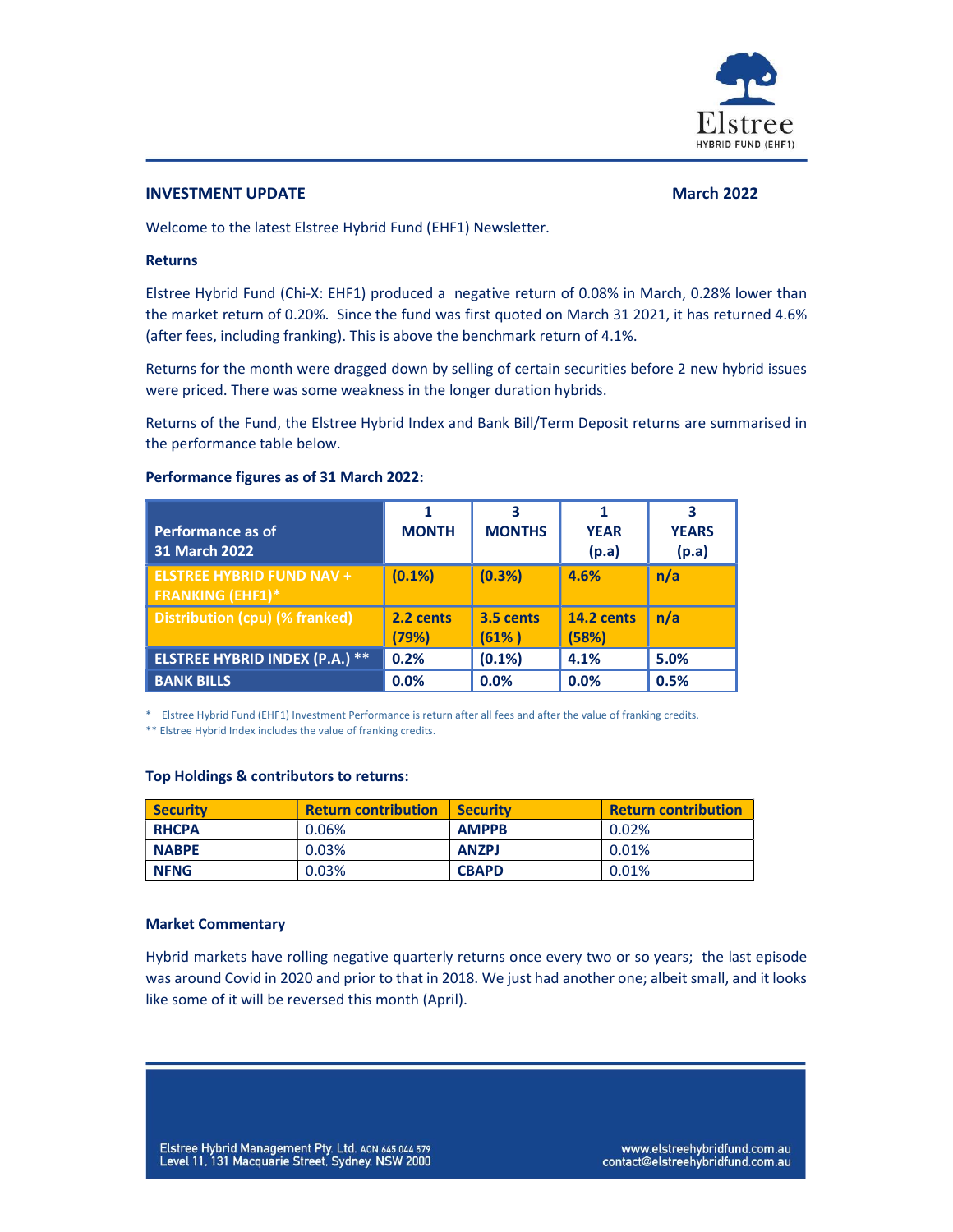

The drivers for the weakness were the low margins at the start of January, a little bit of turbulence arising from uncertainties about the Ukraine/oil price etc and some weakness in March as the market positioned itself for 2 new issues by ANZ and CBA. The 2.7% and 2.75% issue margins were slightly below the post GFC average of c3.1% but were above the c2.3% secondary market margins that we saw at the end of 2021. Typically, markets are stronger after new issues, and we expect that will occur again.

The biggest event in investment markets this month has been the increase in bond yields and expectations that cash rates will rise shortly. The bond market and most bond funds have posted -8% returns since the start of the year after the market determined that local cash rates are going to rise sooner and higher than previously expected. Hybrids are almost all floating rate and will benefit enormously from higher cash rates. On current market expectations of cash rates of >2.5% by the end of 2022, the income yield of portfolio of hybrids will be over 5% p.a. We expect that margins will remain relatively stable, so that should translate into total returns (including capital movements) of over 5%.

## EHF1's first birthday: that was the year that it was

Hybrids are important in portfolios for their low volatility and moderate returns and the first year of the Elstree Hybrid Fund was testament to that. Fund returns (NAV + value of franking credits) were 4.6% which was handily above the sector return of 4.1%. They were also not very volatile. The chart below shows the hybrid price index(not including income) during the year.



Hybrids were true to label last year. Return volatility was low @ circa1.5% p.a, the index had 2 negative months during the year (we expect 1.5 per year) and returns were a combination of mostly income of cash rates + c2.5% with a little capital variation. Typically, hybrids lag equities when they have big months, but are far less volatile when equity markets drawdown. This was the case once again last year with equities falling around 12% during the inflation/interest rate scare of late 2021 and hybrids

Elstree Hybrid Management Pty. Ltd. ACN 645 044 579 Level 11, 131 Macquarie Street, Sydney. NSW 2000

www.elstreehybridfund.com.au contact@elstreehybridfund.com.au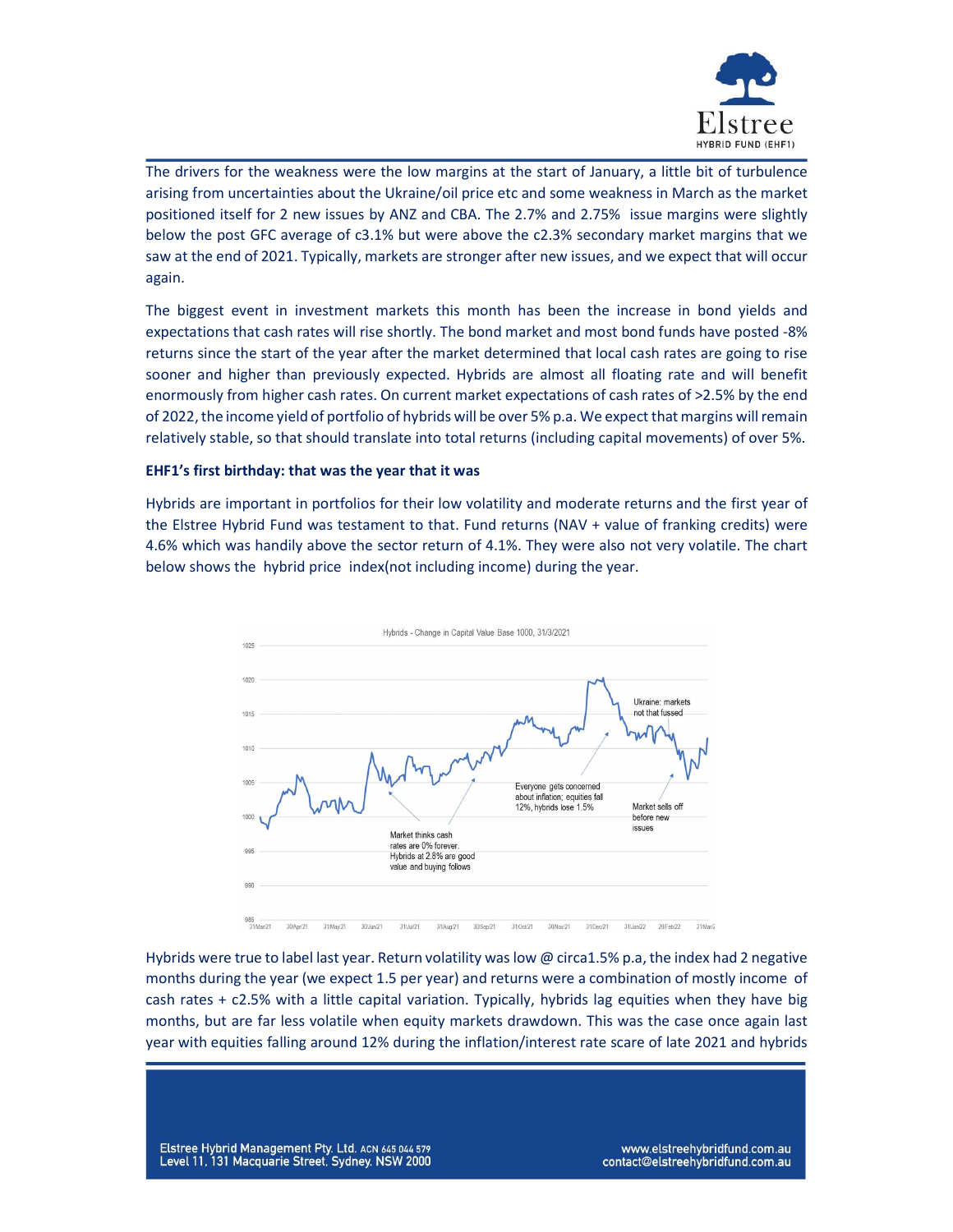

having a flat month in November. The driver of the capital changes over the year was largely a contraction in margins from 2.8% in March 2021 to a low of 2.3% in December and then a slight increase over the last quarter.

The Elstree Hybrid Fund outperformed the benchmark and other hybrid Funds. The largest hybrid ETF (Betashares Active Australian Hybrid Fund - HBRD) produced a return of 3.1% (NAV + franking), around 1.5% lower than EHF1. There were 3 other hybrid ETFs launched during the year that do not have 12month performance records, but EHF1 performance was still comfortably above those funds.

The outpeformance occurred from some beneficial individual stock selection and from a portfolio that outperformed as traded spread margins contracted.

From the viewpoint of our unitholders, the next 12 months will be very interesting. Markets have brought forward their views of interest rate rises and are now expecting BBSW to be 2.7% by December. With current margins of c2.5%, this means that hybrids will generate income levelsof >5% on an annual basis and we expect a continuation of low volatility. This is not to be sneezed at. Equity returns for the 2010/2020 decade were 7.9% p.a. with 2 drawdowns of greater than 25% and drawdowns of c15% every second year.

## News & Media

Elstree Hybrid Fund (EFH1) has been mentioned in the following articles throughout the last six months, many of which are educational in nature.



- How Hybrids fit into 2021 Income Portfolios Campbell Dawson I Elstree Hybrid Fund
- The Hitchhiker's Guide to Hybrids (Part 1) Bella Kidman I Livewire Markets
- This is the secret to a diversified portfolio (Part 2) Bella Kidman I Livewire Markets
- The forgotten asset class presenting exciting opportunities Bella Kidman I Livewire Markets

# **O** Firstlinks

- https://www.firstlinks.com.au/hey-boomer-first-home-buyers-fuss
- https://www.firstlinks.com.au/bank-hybrids-equity-market-weakness
- https://www.firstlinks.com.au/ddo-change-hybrids-bank-treasurers-nightmare
- Fascinating Hybrid Journey Last Year Campbell Dawson I Elstree Hybrid Fund